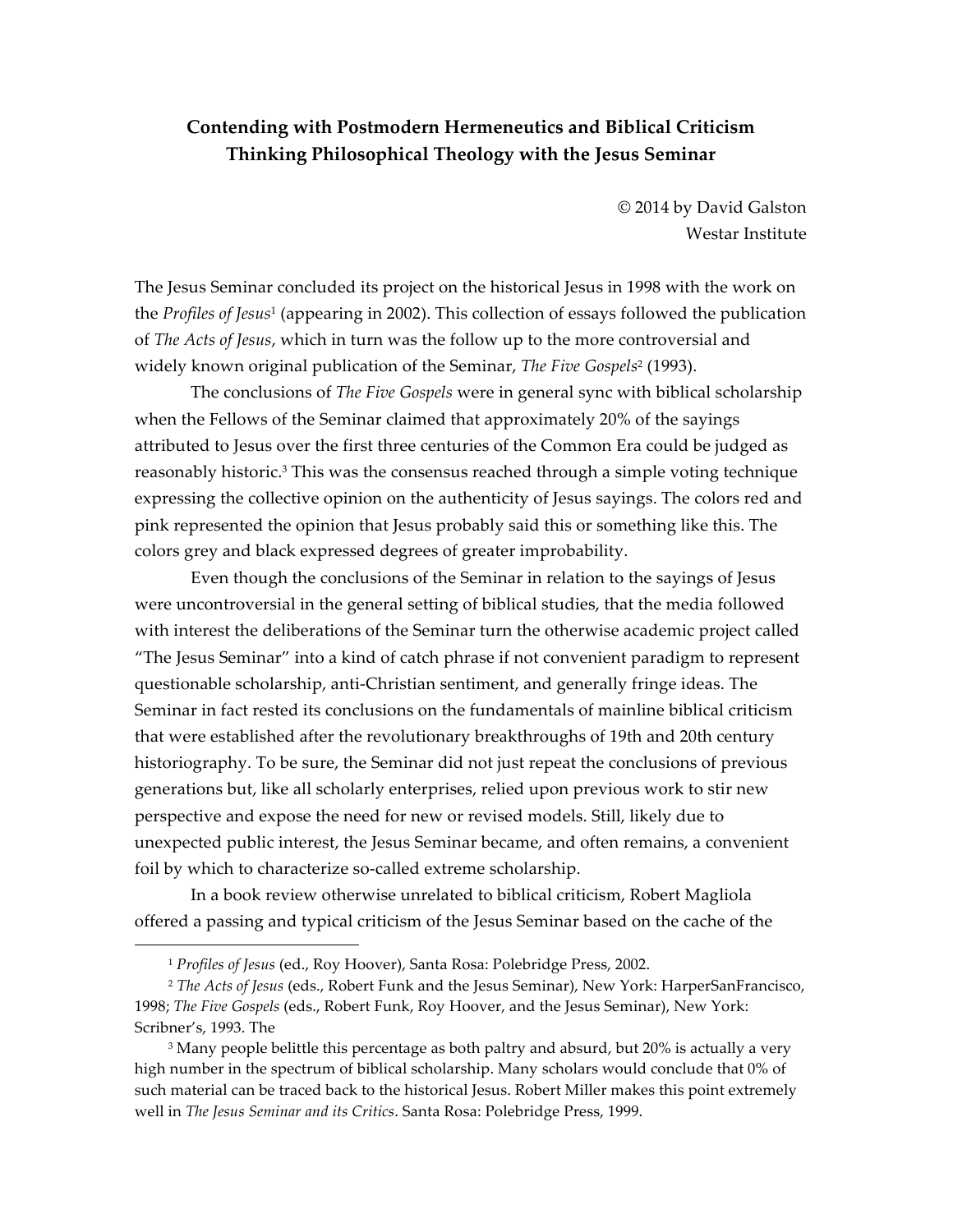Seminar as a convenient paradigm for "fringe" scholarship. Magliola accused the author under review (Robert Knitter who writes about Buddhism and Christianity) of "cafeteria-styled spirituality" and "dependence on the fringe conclusions of the 'Jesus Seminar,' and the like."<sup>4</sup> This casual dismissal of the Jesus Seminar inspired by hermeneutical thought is often employed by biblical critics themselves. It reveals a subtle tension, even a contention, that exists between postmodern forms of hermeneutics, in which the motivation of the critic is always under scrutiny, and the critic who uses a methodology to reach a result. The contention expresses suspicion held by a hermeneut of an author/agent's motivation in using a chosen method. In the case of the Jesus Seminar, suspicion comes to the fore mostly through other biblical critics, but it is founded upon insights drawn from hermeneutical philosophy and theology. To some extent this contention is justified, representing a genuine concern for any researcher and writer. All scholars ought to be cautious about imposing a silent agenda upon their subject. But in many ways it is an unjustified contention that falsely casts the suspicions of hermeneutics against the methods of biblical criticism. In this scene, neither side benefits from the other nor pushes the other to new levels of inquiry. If we concentrate initially on the nature of hermeneutics and then see how hermeneutical contentions were used against the Jesus Seminar, it will be possible to explore the question of the historical Jesus beyond the regular cycle of critique and defense.

### **About Hermeneutics**

Hermeneutics is the struggle involved in interpretation; it is the struggle to hear the relay of Hermes who retrieves and sends messages from and to the other side, from and to the gods, from and to Being. To indulge Hermes is to indulge in the ambiguities of interpretation, which consist of questioning the appropriateness of the message sent, the meaning of the message received, and even the abilities of the messenger (that is, the method used to engage the text). To indulge Hermes is to indulge the question of meaning.

Since about the 14th century, when William of Ockham declared that a substance is not a thing outside the mind, $5$  hermeneutics has been less about sending messages out to Being than about being in Being, being in that for which there is no outside. In the 19th century, the concentration on this world of being delivered both biblical criticism and philosophical theology to the realization that religion is human creation; it is that

<sup>4</sup> Robert Magliola, review of *Without Buddha I Could not be a Christian* (Paul F. Knitter) in *The Journal of the American Academy of Religion* 78,4 (2010), 1217.

<sup>5</sup> William of Ockham, *Summa Logicae*, I,15 (from Baird, Forrest E. and Walter Kaufmann, eds. *Medieval Philosophy*. New Jersey: Prentice Hall, 2000, p. 740).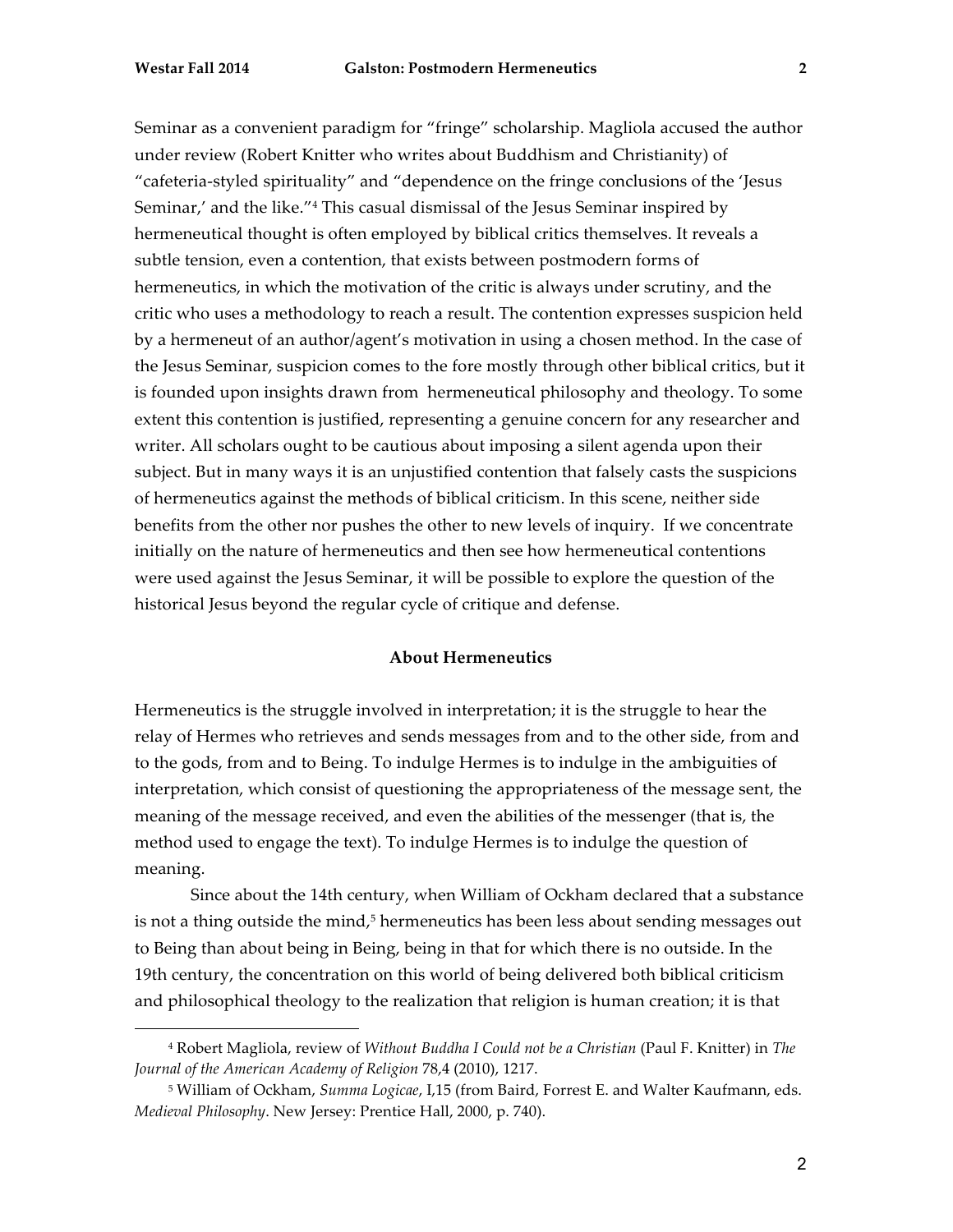which emerges in and with the projective activity of humans being in history. This was directly the conclusion of Ludwig Feuerbach (1804-1872) and the operating assumption of D. F. Strauss (1808-1874). It remains true to say that this basic insight continues to define religion as a problem that concerns human values and the human future.

Hermeneutics, then, identifies a struggle, but as such it does not hope for an end to struggle.6 It is about confronting the question of meaning, but not about concluding the quest for meaning. Since meaning, like Being and God, has from the 19th century fallen into history, the quest for meaning remains the activity of being in history; it remains the human condition of historicity, of being-there in the world. We might even say that hermeneutics operates like the uncertainty principle of quantum mechanics because it consists of the permanent and unstabilizing question about how history (being-there) predisposes the interpretive experience of the horizon of being. Hermeneutics questions how meaning "happens," how it is "there," in the phenomenon of being human with the world. Hermeneutics raises the question of meaning with the knowledge that social factors, whether of power, gender, or economics, have already formed the predisposition of experience in the world and have, consequently, created meaning as an "event" of history. Since the reading of the world presupposes the factors of being-there in the world, hermeneutics is the principle of uncertainty because it factors-in time, location, culture, and language as colors of the art of interpretation. Martin Heidegger called the factors that continually structure the art of interpretation the "comportment" of intentionality.<sup>7</sup> He meant that the view upon the world, which is expressed intentionality, is always and already a view located in history before the horizon of being cast in time.

While it is true that the conclusions of the Jesus Seminar in *The Five Gospels* are consistent with contemporary practices in the analytical study of the Bible, the criticism directed at the Seminar comes from the inspirational, and at times misunderstood, background of hermeneutics. The contention lies not so much with the results yielded in the Seminar but the methodology chosen to yield them. In various ways, it is charged, the Seminar is guilty of hermeneutical naivety: reaping the benefits of the method sewn without considering how the chosen method pre-packages or even fore-words the conclusion reached. "I have always belonged," writes Ben Vedder, "to a meaningful spectrum that co-determines what I perceive and what I make the subject of my thinking

<sup>6</sup> John Caputo contrasts the hermeneutical task of moving forward - *kinesis* and repetition as always on the move and always in the problem with the Greek (Platonic) tradition of recollection - seeking the quiet, the receding, and the immovable. See *Radical Hermeneutics*. Indianapolis: Indiana University Press, 1987.

<sup>7</sup> Martin Heidegger, *Basic Problems of Phenomenology*. Indianapolis: Indiana University Press, 1988, p. 61.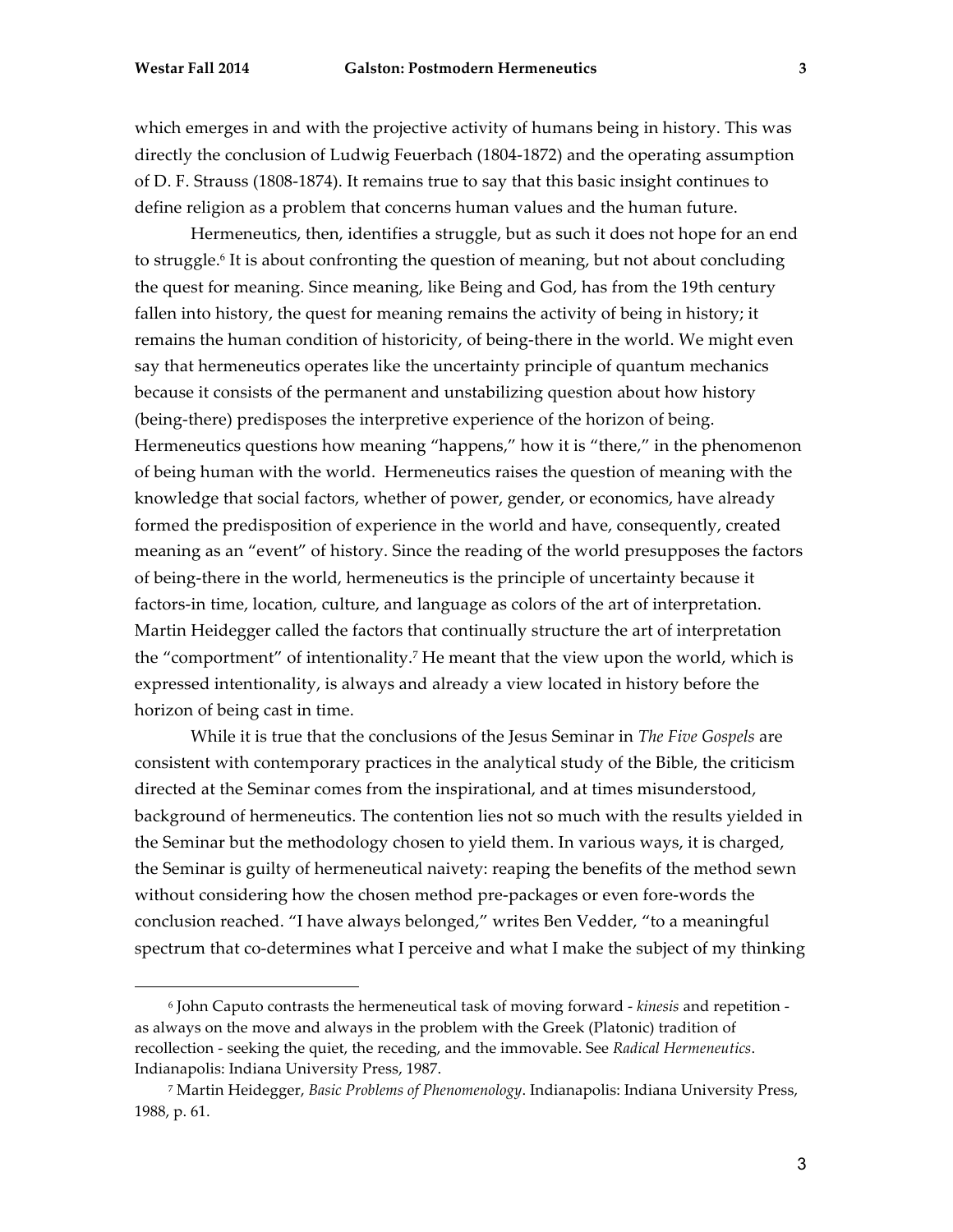and questioning."8 Belonging to a "meaningful spectrum" is effectively the critique of methodology as a tool that sketches before hand the spectrum in which a view is held. The apparent inability of the Seminar to notice this co-determinant element - that spectrum of meaning to which one already belongs - is a favorite criticism directed at the Seminar by its main detractors. It is a criticism that arises in various argumentative forms when philosophically inspired hermeneutic casts it comportmental suspicions on the art of biblical criticism.

Yet, this "favorite criticism" of hermeneutics, while attractive, is neither insightful nor even accurate when directed at the Jesus Seminar. Granted it is a thought provoking criticism, it is still not, as Heidegger would have said, what we call thinking.9 Thinking involves the struggle of taking a thought to a new location beyond the permission the method grants, but an easy criticism involves raising a thought - being thought provoking - with the already established method. It might be said that the favorite criticism leveled against the Jesus Seminar is only thought provoking; it does not involve the struggle to take a thought to a new location. The real task of hermeneutics related to the Jesus Seminar is thinking with the Seminar beyond the level of its thought provoking analysis. The task at hand is now twofold, understanding first the favorite criticism and its shortcomings and second seeking a genuine contribution to hermeneutical thinking about religion after the work of the Jesus Seminar.

## **Hermeneutics and the Historic Jesus**

In his book, *A Scandalous Jesus*, <sup>10</sup> Joseph Bessler reminds us of the difference between history and the historic. History, of course, is the record of past events, but the historic is that which changes the perception of history. Religion is particularly susceptible to housing the historic. Religion is often the home of the event that changed history, even when the "event" in question never happened. God gave the Torah to Moses on Mount Sinai. Forgetting for the moment the historical improbability of this event, the literary problems about differing traditions, and the differing ways Jewish tradition holds this memory, the event is still historic. While the historian can justly conclude that the event never happened, it would be ridiculous to conclude accordingly that this "non-event" is not the most historic thing that ever happened in the Jewish imagination. The same is true of the Christian resurrection: this non-event is the most historic thing that ever

<sup>8</sup> Vedder, Ben. "Religion and Hermeneutic Philosophy," *International Journal for Philosophy of Religion*, 51,1 (2002), 40-41.

<sup>9</sup> See Martin Heidegger, *What is Called Thinking?* New York: Harper and Row, Publishers, 1968.

<sup>10</sup> Joseph A. Bessler, *A Scandalous Jesus*. Salem, Oregon: Polebridge Press, 2013.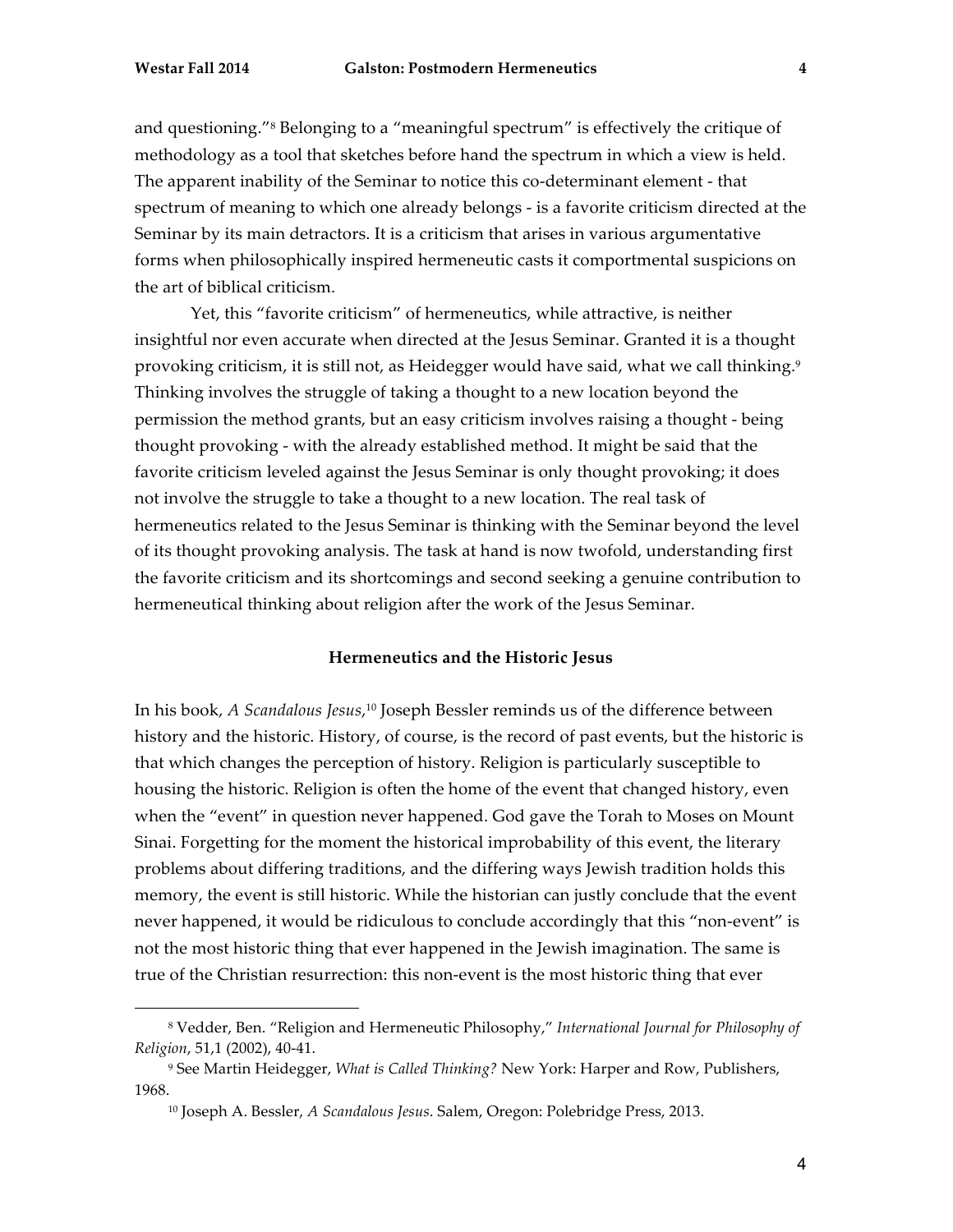happened in the Christian imagination. The Buddha's first turn of the dharma wheel is also a most historic non-event. Things do not have to happen in history literally to be historic, and religion is among the best locations to demonstrate this point.<sup>11</sup>

In the classic book *Christ and Time12* Oscar Cullmann attempted to demonstrate that for the Christian imagination the resurrection of Jesus changed the way time was understood. The resurrection was an event, in this sense, that was historic because it changed the experience of the world. In more recent work, such as *In Search of Paul*, 13 Dominic Crossan and Jonathan Reed make a similar point when indicating that for Paul Christ and the Kingdom of God are the inverse experience of Caesar and the Empire of Rome. Accordingly, to be with Paul in his vision, and perhaps to be with Jesus in his vision, is to experience time differently: different values, different reasoning, different priorities. The two forms of being in history from the Pauline perspective, Crossan and Reed point out, are Roman piety, victory, and peace *versus* Pauline faith, equality, and peace. These oppositional values are indicative of differing "time" perceptions; each cluster is a form of being in history with a time horizon distinctively construed such that they are indeed distinctively "historic" entry points into history.

What Bessler indicates is that Christian theology offers several historic entry points into history (the resurrection, the Council of Nicaea, the Reformation), each being not just a part of Christian history but also re-orientations in the points of entry to Christian history. Then, Bessler wonders why, or perhaps if, the study of the historical Jesus, beyond a question of history, should not also be a question of historic reorientation. Indeed does not the very scandal of the historical Jesus arise from the possibility that this critical form of study is a "historic" event?

...the question of the historical Jesus was, in fact, not only a historical question but also a *historic question*-a question that created a series of profound social, political, and theological impacts that have continued to shape and reshape our world. It is a question that cannot be reduced to this or that particular proposal about the historical Jesus, but a question whose disturbing power has not only *not* gone away, but continues to open up new spaces for historical and theological construction and new spaces of lived faith.<sup>14</sup>

<sup>&</sup>lt;sup>11</sup> I suppose one could argue that politics is pretty good at it, too.

<sup>12</sup> Oscar Cullmann, *Christ and Time*. Philadelphia: The Westminster Press, 1964.

<sup>13</sup> Crossan, John Dominic and Jonathan L. Reed. *In Search of Paul*. New York: HarperCollins, 2004.

<sup>14</sup> *A Scandalous Jesus*, 2.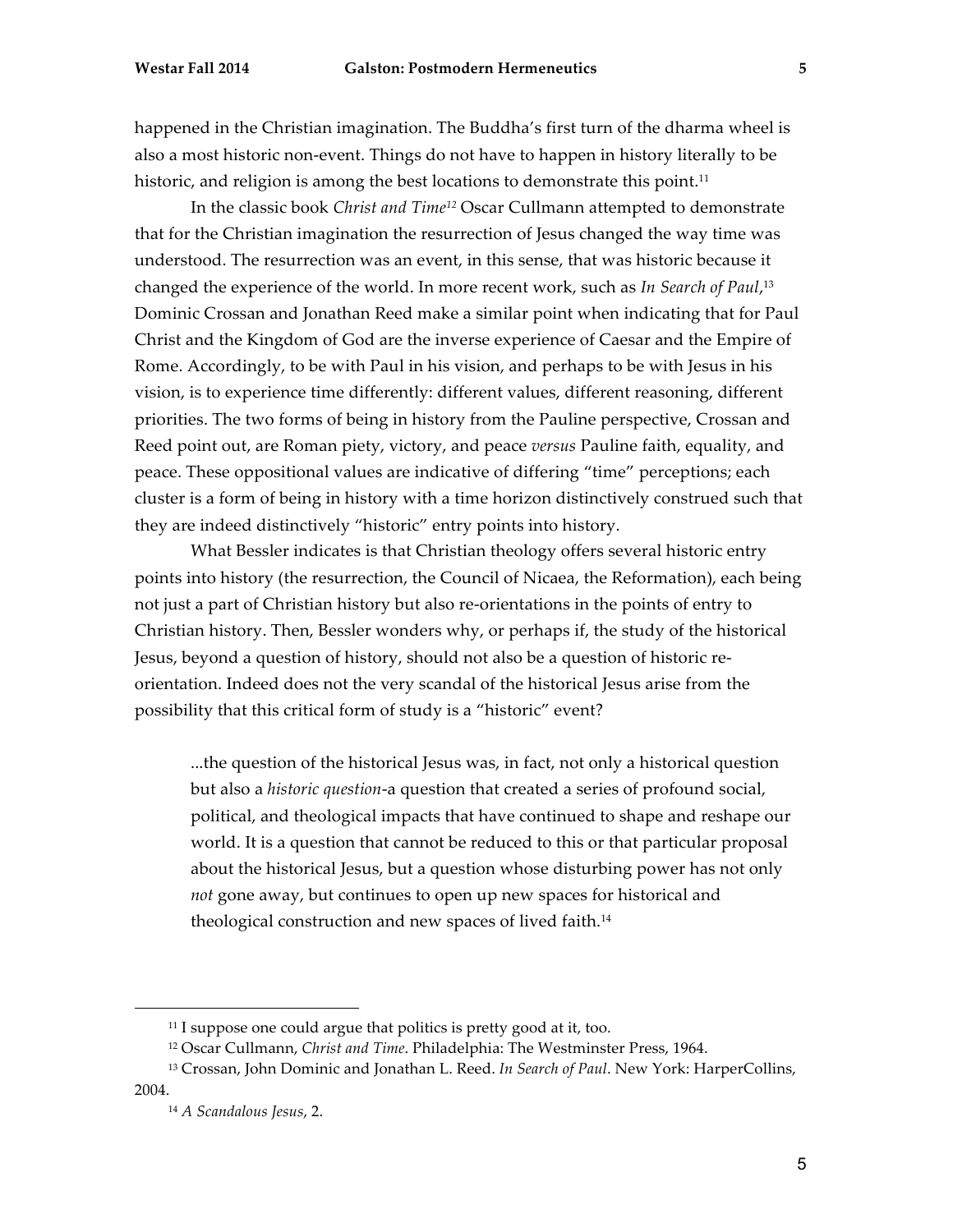If it is the case that "the historic" marks a shift in perception or orientation in time, that it is not "history" *per se* but history as "event," then it can also be stated that theology, which is not history but the philosophical contemplation of the history of religion, is the task of defining the historic. Theology is the explanation or the apology of the historic within time and within culture. This means that the historic element of the historical Jesus lies in the way the historical Jesus changes Christian theology. Yet, unfortunately or perhaps ironically, the historical Jesus has not be able to perform miracles inside the house of theology, and this is largely due to the reception of the historic with the suspicion of the hermeneutic. I will gather this suspicion under three headings: the suspicion of convenience, the suspicion of naive methodology, and the suspicion of perniciousness. I will suggest that not only are these suspicions misguided but also that they do not constitute the act of "thinking" in relation to the historic question about the historical Jesus.

### **The Suspicion of Convenience**

Even though *The Five Gospels* begin with the expressed warning, "Beware of finding a Jesus entirely congenial to you,"15 this very criticism was frequently directed at the Jesus Seminar during and following its proceedings. The criticism constitutes the suspicion of convenience. Scholars who reacted most stringently against the Jesus Seminar invariably did so on the basis of defending an apocalyptic Jesus, that is, a Jesus who believed in and busily announced the end of the world (the great cosmic cleanup). Since the end of the 19th Century and the conclusions of Albert Schweitzer's *Quest of the Historical Jesus* (1906, ET 1910), the standard reading in biblical scholarship had been that the historical Jesus was a prophet of the end times (*eschaton*). With this reading of Jesus established, Schweitzer posed his apocalyptic (and true) historical Jesus in contrast to the modern (and false) gentle Jesus, and he expressed hope that his true historical Jesus might take up the sword against the false modern Jesus. "...It is a good thing," Schweitzer wrote, "that the true historical Jesus should overthrow the modern Jesus, should rise up against the modern spirit and send upon earth, not peace, but a sword."16 Had Schweitzer known that his apocalyptic Jesus would, in the twentieth century, become the violent Jesus of both Islamic and Christian extremism, perhaps he would have reconsidered his use of Christian metaphor. Nevertheless, an important contrast that continues in our time was made: an apocalyptic Jesus, who is "other" in relation to modernity, is a true

<sup>15</sup> *The Five Gospels*, p. 5.

<sup>16</sup> Albert Schweitzer, *The Quest of the Historical Jesus* (New York: The Macmillan Company, 1969), 403.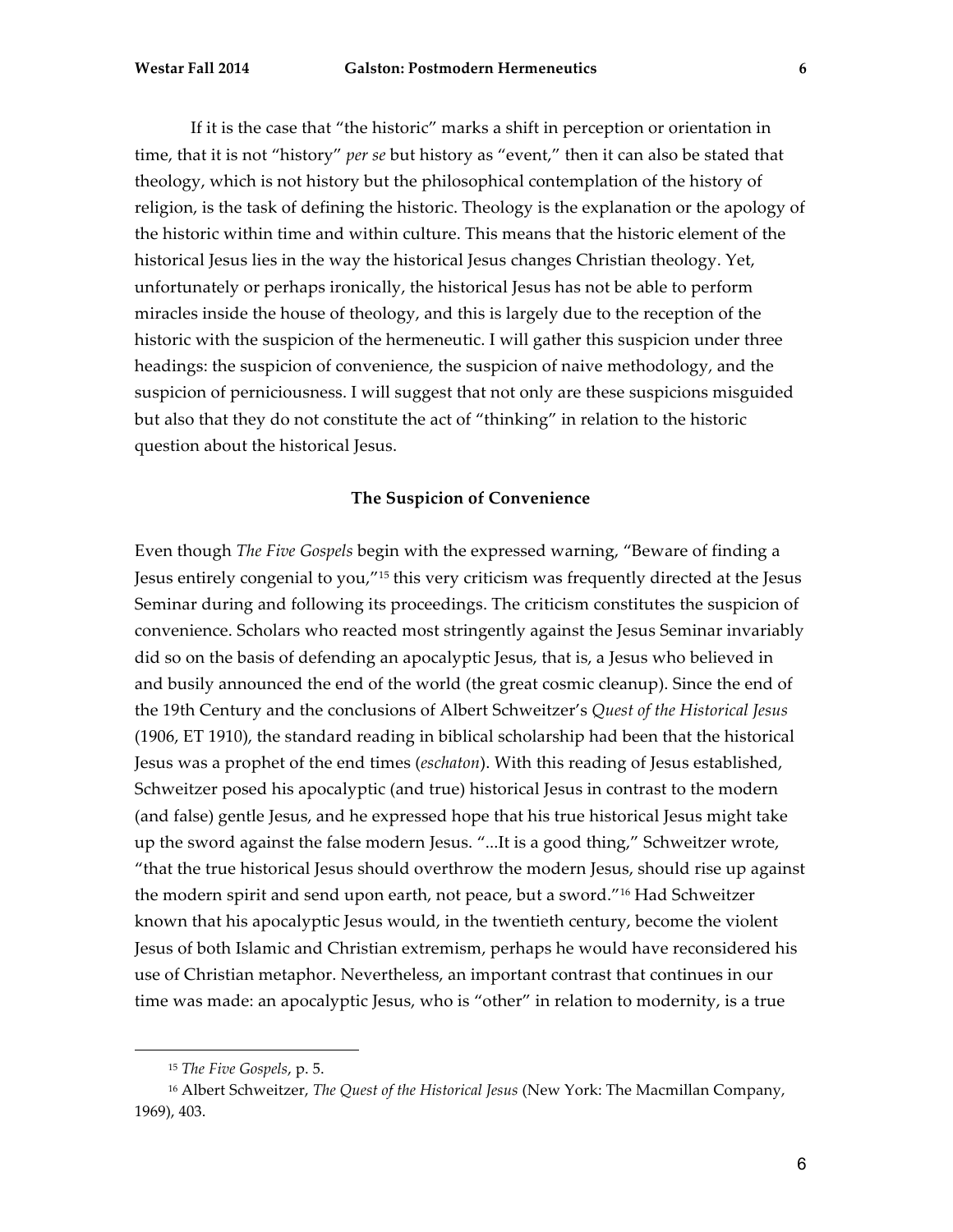Jesus whereas a non-apocalyptic Jesus is too conveniently modern to be taken seriously. In other words, to use hermeneutical language, a non-apocalyptic Jesus suspiciously "comports" to the "intentionality" of the modern. As Paula Fredriksen exemplifies, this suspicion of convenience is merited because "Such a [modern] Jesus - caring, staunchly egalitarian, antinationalist - is immediately, comfortably relevant to our own concerns."17

The suspicion of convenience appears as the most popular criticism among biblical scholars who express grave doubts about the Jesus Seminar.18 Howard Kee made a direct charge, indicating that the Seminar's non-apocalyptic Jesus is "...only the late twentieth-century counterpart of earlier scholarly attempts to recreate Jesus in a form more compatible with the current intellectual climate."19 This same critique of convenience surfaces in the attention of theological and philosophical scholars of religion. While not expressly referring to the Jesus Seminar, philosophers of religion often find it is necessary to regard religion as that factor that breaks into human experience from the outside as the other. Religion is or needs to be "dissimilar" to cultural norms.20 Prayer, as Jacques Derrida once commented, makes theology possible only as the "menace" and "contamination" that first stirs theology.21 The sacred is the original "lack" of presence, Mark C. Taylor wrote, "...not the *arche* but the *anarche* that removes the ground that once seemed so secure."22 These expressions can seem attractive given that they are about post-religion and being beyond religion - and religion in a post-religious world - yet each assumes a hidden orthodoxy in that religion functions or again is supposed to function - to alter, to be the difference, the other, the outside, or the thought that stings. Each assumes religion is revelation, the particular, that must be peculiar in order to break into life as the inconvenient. The analysis complements an apocalyptic Jesus, who likewise is necessarily, or so it seems, inconvenient in order to be other in the contemporary world. Indeed, one might charge that the analysis complements the long history of Christianity with the apocalyptic Jesus as its norm.

<sup>17</sup> Paula Fredriksen, *Jesus of Nazareth* (New York: Vintage Books, 2000), 200.

<sup>18</sup> In his 1999 work, *The Jesus Seminar and its Critics*, Robert J. Miller reviews the often acerbic evaluations of the Jesus Seminar by Ben Witherington, Luke Timothy Johnson, Birger Pearson, Howard Kee, Richard Hays, and William Lane Craig.

<sup>19</sup> Howard Clark Kee, "A Century of Quests for the Culturally Compatible Jesus," *Theology Today* 52:17 (1995), p. 25.

<sup>20</sup> John Riches and Ben Quash, commenting on Hans Urs von Balthasar, "Hans Urs von Balthasar," *The Modern Theologians*. Oxford: Blackwell Publishers, 1997, p. 136.

<sup>21</sup> Jacques Derrida, "How to Avoid Speaking," ed. Graham Ward, *The Postmodern God*. Oxford: Blackwell Publishers, 1997, p. 186.

<sup>22</sup> Mark C. Taylor, *About Religion*. Chicago: University of Chicago Press, 1999, pp. 42-43.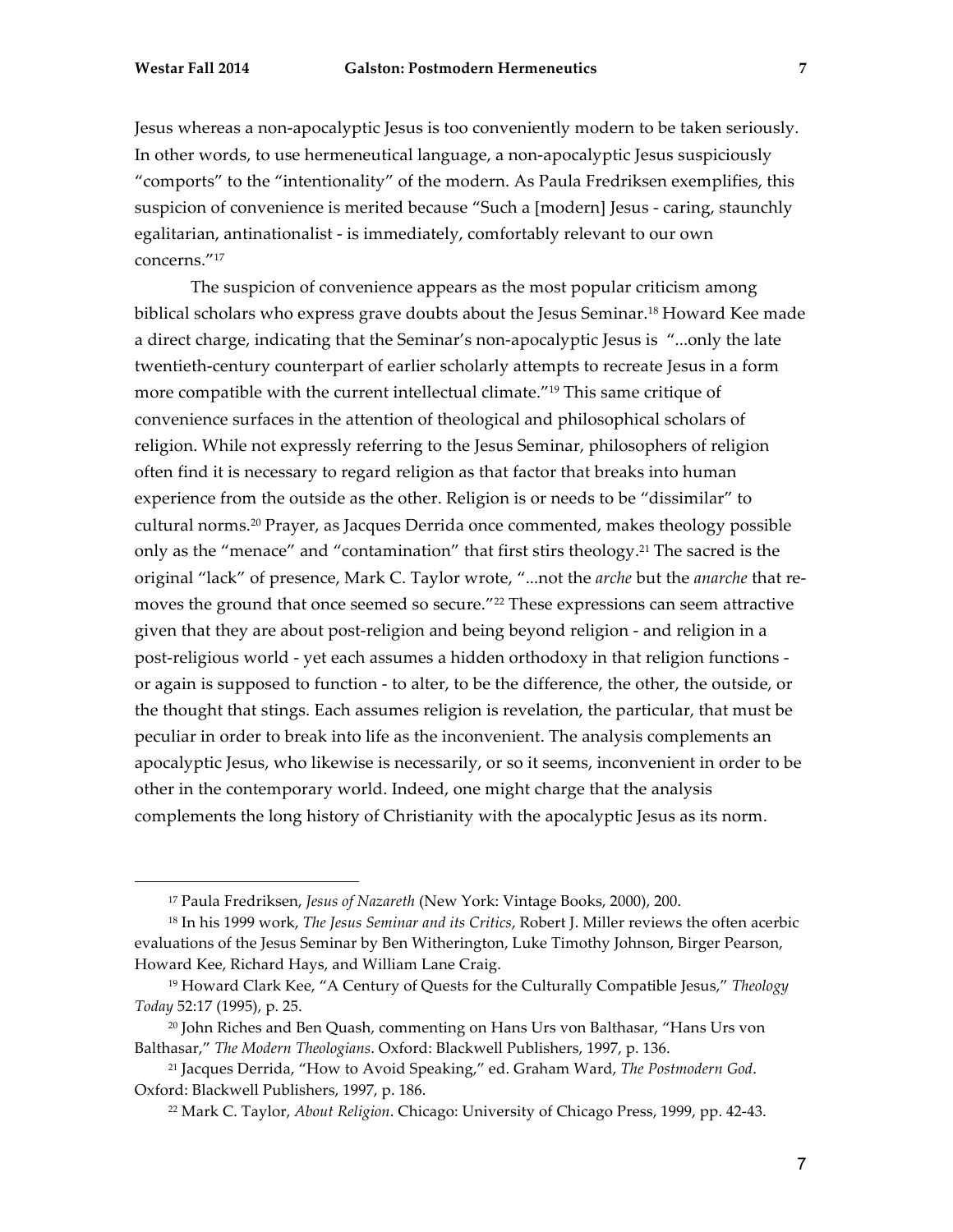Yet the criticism of convenience is not a criticism that lies beyond thought provoking to constitute thinking. It is too easy to dispel the criticism on the same grounds it is made, employing the same methodology by making mirror image contrary points. In fact an apocalyptic Jesus is the Christian norm and has been at least since the time of Irenaeus. It is certain that an apocalyptic Jesus best suits a culture in love with violence and in admiration of war, which is very many cultures internationally today. An apocalyptic Jesus is not at at all "inconvenient" but very much convenient, which many cultural attachés fully know. The apocalyptic Jesus elects governments, stirs revenge, convinces many of the right to bear arms, offers cataclysmic protests against high taxes, and justifies intolerant standards of gender relationships and roles. It is absolutely curious not to notice how normative an apocalyptic Jesus is in both the historic and contemporary political cultures and how fundamentally convenient - if not absolutely orthodox - this version of Jesus is to Christianity as a whole. On the other side of the coin, one can argue how difficult it is to be non-apocalyptic: to practice wisdom, to observe non-violence, and to care for justice. Few can do it, and it has certainly proven "inconvenient" to those who have tried. Since both the apocalyptic (Mark 13) and nonapocalyptic (Good Samaritan parable) Jesus are in the Christian Bible, it is equally the "intentionality" and "comport" of the scholar that opens these two models as authenticity. Both Jesuses are opened by the same methodology. Neither portrait of Jesus constitutes "thinking"; both are history but neither historic.

# **The Suspicion of Naive Methodology**

If the first criticism commonly leveled against the Jesus Seminar is based on the suspicion of convenience, the second one called the suspicion of naiveté is not remarkably different. Naivete marks the tendency to trust innocently that which is of questionable fidelity or at least which ought to be regarded with critical rigour. In the case of criticism directed against the Jesus Seminar, the charge of naiveté comes with the accusation that the Seminar did not understand how their critical methodology predetermined the Jesus that the method opened to the scholar. Accordingly, the Seminar's Jesus is too much like a member of the Greek school of Cynicism, which presumably Seminar members had naively assumed prior to the review of sayings. Richard A. Horsley may represent this view in his two main criticisms of the Seminar. First, Horsley charges that the seminar collectively was predisposed to valuing countercultural icons. This predisposition, in hermeneutical language, is the manner in which the scholar as *Dasein* (the existing present) "uncovers" the "existent" Jesus within the scholar's relationship of intentionality. The scholar, in short, uncovers Jesus on the basis of the scholar's intentional disposition to countercultural value. This basic naiveté is only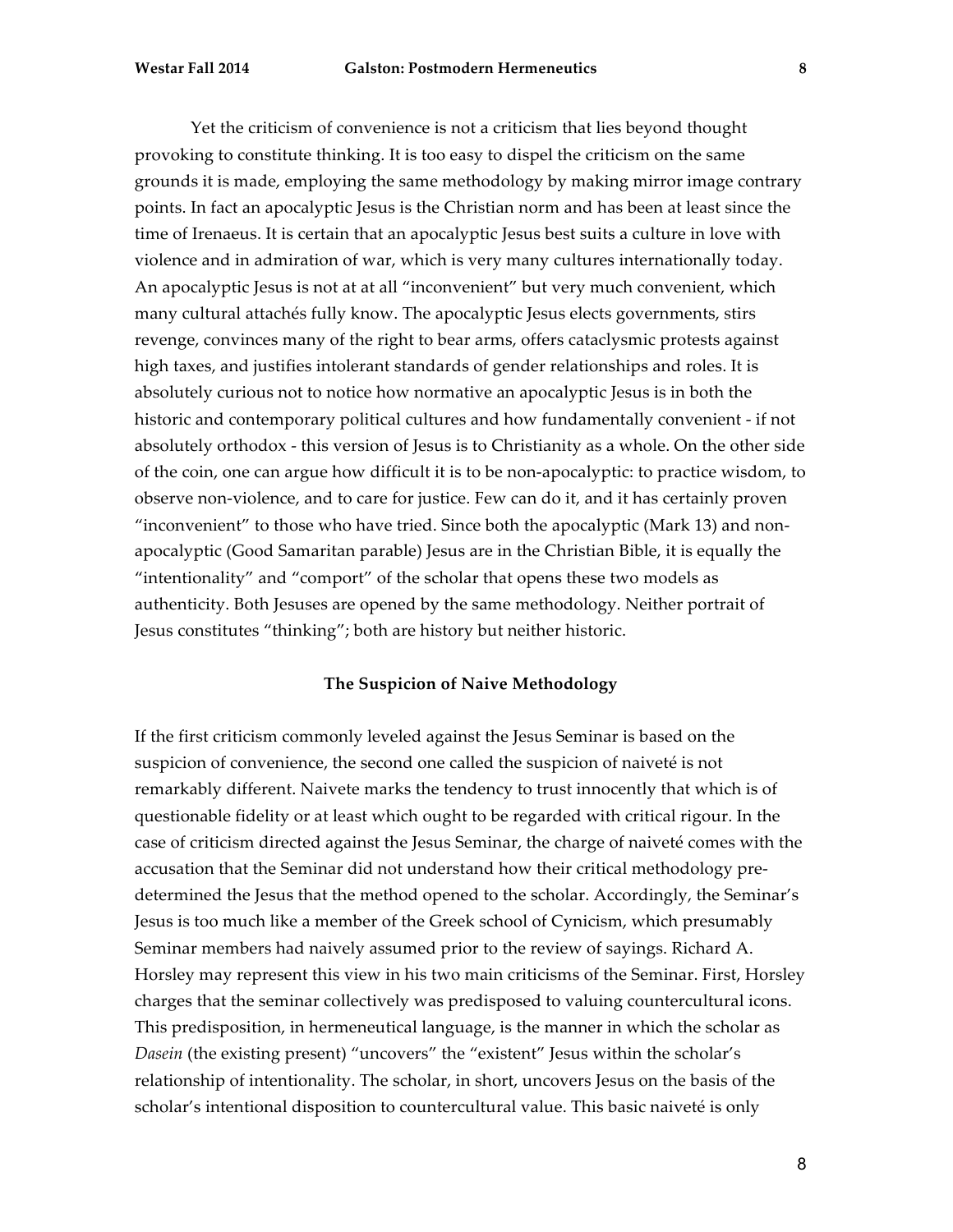augmented for Horsley with yet a second effect, which is the manner in which Dasein's intentionality is the project of Dasein's being in the world. In the context of biblical studies, Horsley holds that the Jesus Seminar has projected a contemporary frame of reference upon antiquity to effectively choose a Jesus already fabricated (pre-fabricated) in the scholar's perception. More recently William Lyons, when reviewing the Seminar's vote of black (improbable) on the Simon of Cyrene appearance at Mark 15:21,23 summarized, "The simple fact is that individual scholars will view Simon as either fact or fiction because of their pre-existing views on the second evangelist, the burgeoning Jesus movement, the cultural possibilities of the ancient world, and because of their choice of historical-critical method."24 Though Lyons reveals no sophisticated use of hermeneutics, his point is consistent with the charge of naiveté. Scholars tend to rely on selected methodology that already favors or comports their act of uncovering according to their situational intentionality.

Against this critique of naiveté, there are two counter-points to make. One is to notice the inevitability, that is, circularity, of the criticism. The second is found in the simplicity of the critique that serves more to silence criticism than to engage in the critical task at hand. The situation of inevitability rests in the condition of historicity as human factuality. Human beings cannot read or interpret anything without assuming the fact of being in history: this is the condition of historicity. It's impossible not to employ the horizon of the condition of being, framed in and with the technologies of thinking, in the reading of history. This does not make the reading correct or incorrect; it only describes the condition of the reading act. We can say the condition of the reading act, which is the fundamental condition of intentionality in historicity, is ineluctable. To critique a scholar for being in this condition, and thus to be ineluctably tied to the preexistent, is to accomplish little more than say that the scholar is an actual human being. It does not make a judgement on the success of the methodology employed or on the suitability of the methodology in comparison to alternatives. In effect, Lyons and the general critique of naiveté employs a stalemate tactic to silence critical thinking.

This introduces the second point, which is that the silencing of criticism does not constitute the act of thinking. The job of a scholar is to reach conclusions, to put the cards on the table, and to encourage the development of the subject of study. The job is

<sup>&</sup>lt;sup>23</sup> In the commentary on this scene, the seminar's collective opinion was expressed with the conclusion, "Black is the correct color for this piece of Marcan fiction." Contrary to Simon Peter, Simon of Cyrene does (literally in the narrative) take up the cross and follow Jesus. Robert Funk and the Jesus Seminar, *The Acts of Jesus*, New York: HarperCollins, 1998, 154-55.

<sup>&</sup>lt;sup>24</sup> Lyons, W. "The Hermeneutics of Fictional Black and Factual Red: the Markan Simon of Cyrene and the Quest for the Historical Jesus," *Journal For The Study Of The Historical Jesus* [serial online], June 2006;4(2):150.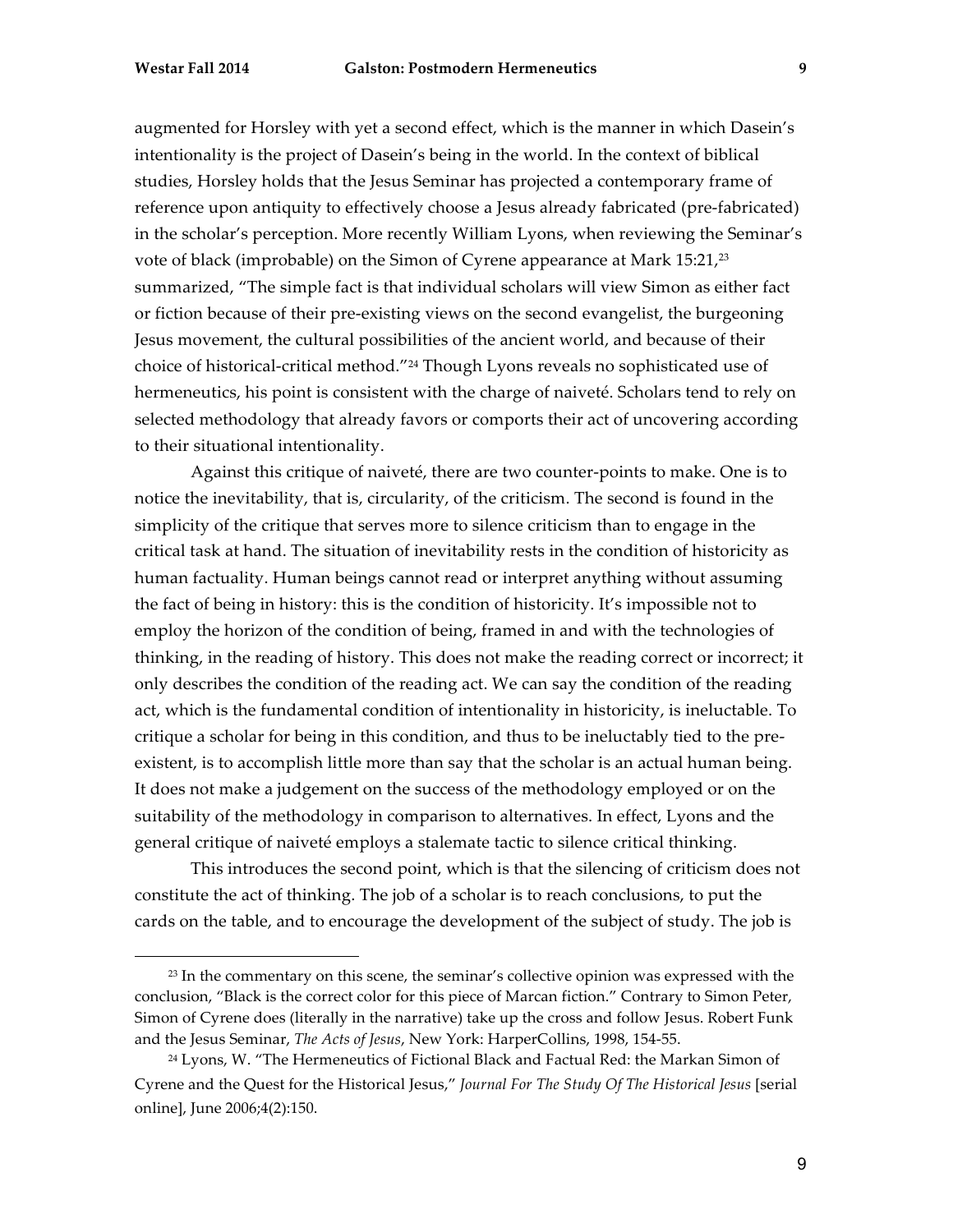not to silence the subject or to turn conclusions into equivocations. It is naturally the case that in scholarship every conclusion is provisional, but scholarship is not possible without conclusions to be debated. The charge of naiveté works to withdraw scholarship from the forum of debate by drawing every claim of research into the circle of historicity where its sheer humanity can be shamed. The suspicion of naiveté is not thinking, but the silencing of thinking. It is the use of the condition of historicity as a trump card to dismiss the act of thinking, which effectively corners the enterprise of scholarship.

#### **The Suspicion of Perniciousness**

The most extreme form in which hermeneutics is used to silence critical thinking comes in the form of the suspicion of perniciousness. At several locations in his book *The Jesus Seminar and its Critics*, Robert Miller touches on this point. Miller refers specifically to Luke Timothy Johnson's insistence that the Jesus Seminar has a preconceived "theological agenda."25 In Johnson's case, that agenda includes specific wishes on the part of Seminar members to have their Jesus and their understanding of Christian origins impact and reshape the tradition of Christianity.26 To this charge, Miller responds, "Does Johnson seriously intend this as a criticism?"27 Every scholar, including Johnson, holds an agenda, and it is exactly consciousness of one's agenda that separates scholarly work from uncritical expression. Every scholar engaged in writing is in a context of intentionality, a point of being in the imagining of the present. This awareness is the strength of scholarship, and it is exactly scholarship that denies such awareness that is most "agenda" driven. Yet, Johnson's critique is not merely uncritical, it also charges the Seminar with a pernicious element. By pernicious I mean that the critic views the Seminar's conclusions with suspicion on the basis that the conclusions hold or imply hidden, and in some ways threatening, elements. Since Johnson appears to be among those who refuse to see their own agenda, the pernicious charge leveled by Johnson is due to the threat he sees in the Jesus Seminar against his own agenda. Johnson interprets the Seminar injuriously, and his reaction accordingly is one that seeks to inflict injury in return.

The suspicious of perniciousness lies in the critique of several other commentators on the work of the Jesus Seminar, though I will limit comments here to a

<sup>25</sup> *Jesus Seminar and its Critics*, 85.

<sup>26</sup> Johnson makes these points in his book, *The Real Jesus: The Misguided Quest for the Historical Jesus and the Truth of the Traditional Gospels*. San Francisco: HarperSanFrancisco, 1996. However, I refer specifically here to Johnson, Luke Timothy, "The Jesus Seminar's Misguided Quest for the Historical Jesus." *Christian Century* (January 3-10, 1996), 16-22.

<sup>27</sup> *Jesus Seminar and its Critics*, 85,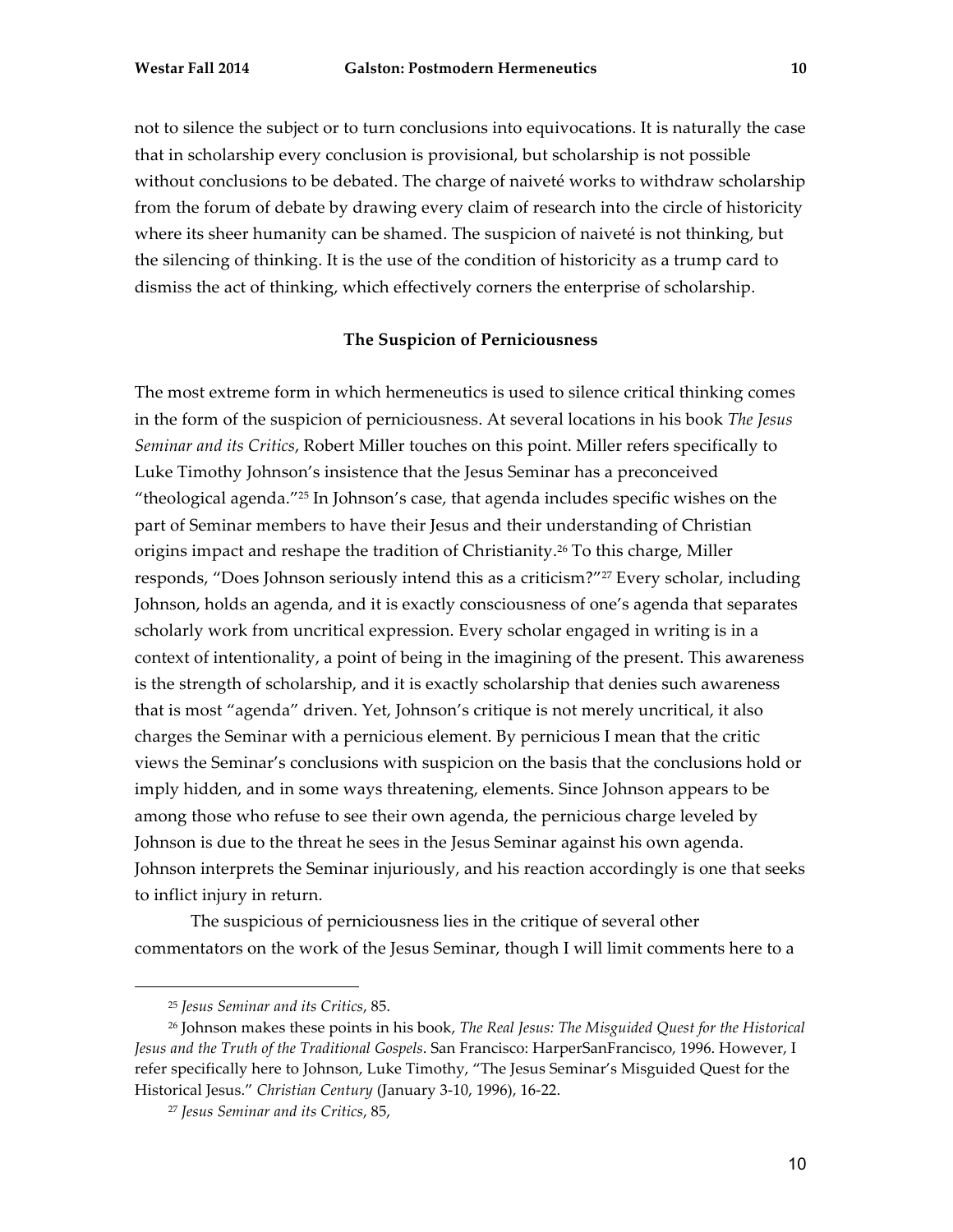few examples. Thomas J. J. Altizer suggests the Jesus Seminar has a typically postmodern nihilistic aim, innocently (yet perniciously) assuming a secular Jesus who addresses the new mass culture of the new mass society. The Seminar is not really a scholarly community, neither one of Religious Studies generally nor of historical research particularly, but in place engages in the repackaging and reselling of Religious Studies.28 Altizer lumps the Jesus Seminar into the general category of selling out Religious Studies to the mass culture of postmodern society and, consequently, usurping the task of religious scholarship to voice the "other," that is, the different or peculiar vision of humanity deeply rooted in religion. Altizer practices a hermeneutical suspicion of perniciousness because he voices his concern from a stance set against postmodern culture and sees the Seminar as a benign yet deliberate selling out of religion through mass appeal.

A similar suspicion of perniciousness arise in the comments of A.J. Grant who contrasts Rudolf Bultmann's (1884 - 1976) modern program of demythologizing with Giambattista Vico's (1668 - 1774) valuing of myth and finds Bultmann and modern Form Criticism lacking. Grant reduces modern biblical criticism strictly to Enlightenment rationalism, and in this he attempts to pose Form Criticism as the overt attempt to value "logos" (reason) both above and prior to "mythos" (story). While, I would argue, misappropriating Derrida, he thinks Form Criticism is guilty of logocentrism.29 Bultmann's program consequently diminishes the lasting value of story in an overcompensating rationalism that attempts to "...oppose history to myth."30 This critique carries over to the Jesus Seminar. The Seminar, too (to Grant), misses the value

<sup>28</sup> Though Altizer specifically mentions the Jesus Seminar and its portrayal of a secular Jesus, his overall criticism is directed at Religious Studies as a discipline. He is critical of a new mass appeal, or perceived attempt at this, understanding such an appeal as a benign form of nihilism. Altizer does not define what he means by nihilism but relies on his reader's interpretation of that term. The term, though, can mean several things - even in Nietzsche, upon whom Altizer relies. It can mean the technical repetition of the same (this being the "mass appeal" form and its boredom), but it can also be the revolutionary overthrow of stable meanings (such as class structures) based on the revelation of emptiness as a key to human imagination and productivity (this is its Marxist-existential form). Altizer appears to mean the first definition, which accounts for his critique of Religious Studies as nihilism based on mass appeal (and for his critique of the hidden secular agenda of the Jesus Seminar). I draw this reading from Altizer's seemingly sarcastic comments, "Yet if postmodernity is calling forth a new mass culture and a new mass society, it might well be that this alone could make possible a genuine understanding of a truly natural or even truly human religion, one which would be impossible to understand in "deep" thinking and scholarship, a thinking wholly alien from the great body of humanity." Thomas J.J. Altizer, "The Challenge of Nihilism," *Journal of the American Academy of Religion*, 62,4 (1994), 1020.

<sup>29</sup> A.J. Grant. "Vico and Bultmann on Myth: the Problem with Demythologizing," *Rhetoric Society Quarterly*, 30, 4 (2000), 72, note 4.

<sup>30</sup> Grant, 64.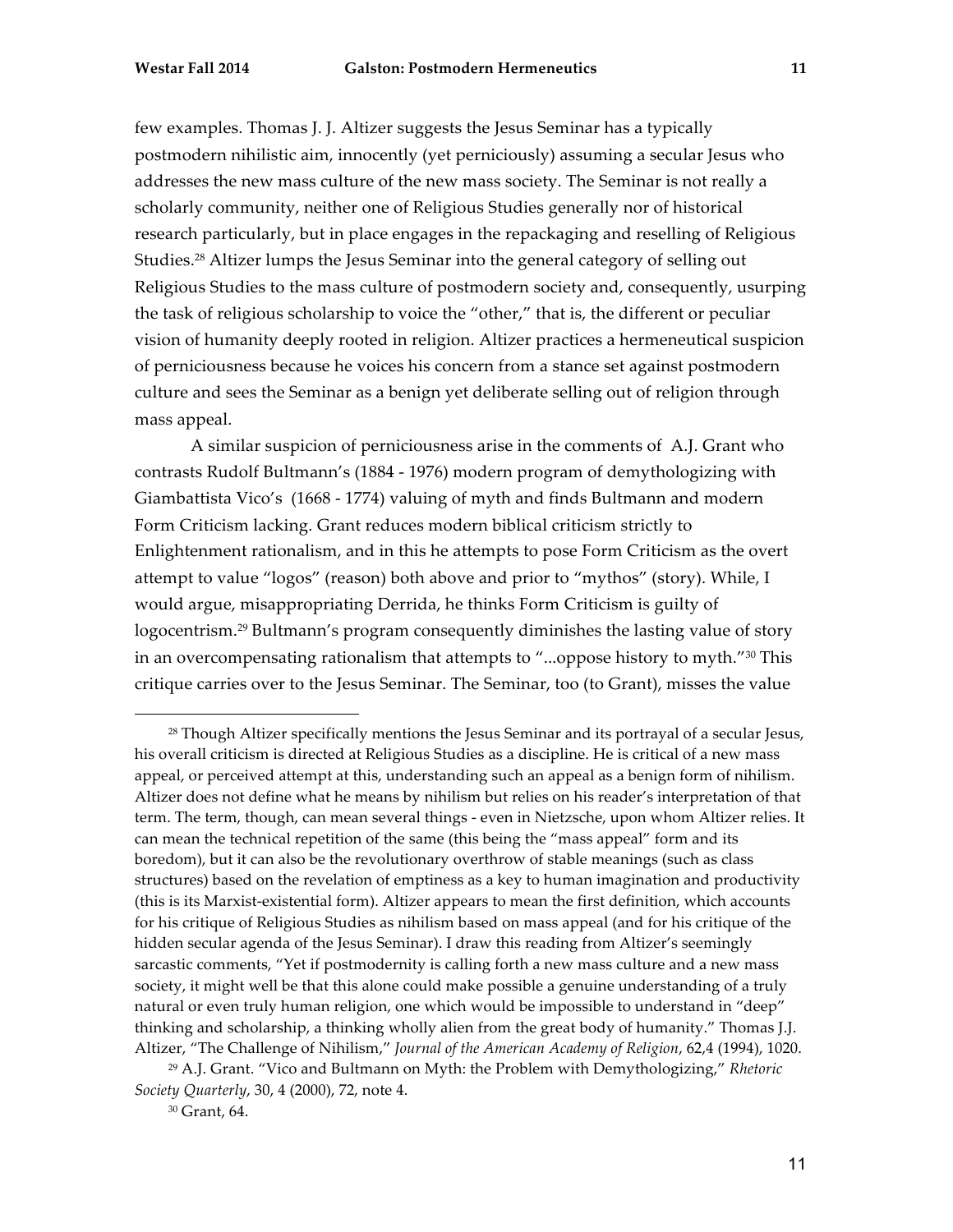of myth. It misses how myth is the invention of cultural experience portrayed in rhetoric, how, for example, the Gospel of Mark is a "parable-myth" addressing the readers (and ironically juxtaposing the outside reader - who gets it - with the inside disciples of Mark who do not get it).31 Missing this, what should be, truly obvious point, the Jesus Seminar is guilty of a technical Enlightenment reading that reduces the story of Jesus, through Form Criticism, to "a small pile of pieces" (that is, various parables and aphorisms).32 Finally, Grant not only raises the popular hermeneutical criticism that scholars see in Jesus who they want to see, but also, implying a pernicious interpretation of the Seminar, questions how members of the Seminar could even be so "audacious" as to "attempt to say anything" about the conclusions of form critical scholarship.<sup>33</sup> Grant inadvertently employs censorship not to critique but silence the Seminar and stigmatize its conclusions.

Yet again, the criticism is not only unfounded but also poorly motivated. In the first place, it is evidently ironic that Grant employs "demythologizing" in order to critique it. After all, he first has to explain to the contemporary reader what Mark's myth is before he can criticize Bultmann's program, an act which upholds exactly Bultmann's point. If we did not have to explain ancient myths to modern people in order for modern people to understand them, then we would not need to demythologize the gospels. Grant has to explain Mark's myth!

Beyond the irony, Grant's accusation that the Seminar constructs a positivist version of Jesus and, in the process, both misunderstands myth and echos Enlightenment rationalism is simply not true. Neither the Seminar specifically nor biblical scholarship generally has held a rationalist view since the time of David Friedrich Strauss in the early 19th century. Strauss already understood that the rationalism characteristic of an earlier generation of historical Jesus researchers, for example Reimarus, was misguided. Understanding the Bible means understanding ancient mythic or world order. It is impossible to employ Hermes, let us say, without some acknowledgement of the differing worldview inhabited by the inquirer and the source. The 19th century breakthrough was exactly that the biblical world operated on the foundation of a different myth. Antiquity had issues fundamentally at odds with modern experience. But what Grant overlooks most egregiously is the inevitability of this difference and the impossibility of canceling it. It is absolutely true that modern science is a "myth" in the sense that, like any other era, it is knowledge structured on basic metaphorical relationships to world experience. Quantum physics deals with

<sup>31</sup> Grant, 70.

<sup>32</sup> Grant, 76, quoting from Luke Timothy Johnson, *The Real Jesus: the Misguided Quest for the Historical Jesus and the Truth of the Traditional Gospels*.

<sup>33</sup> Grant, 69.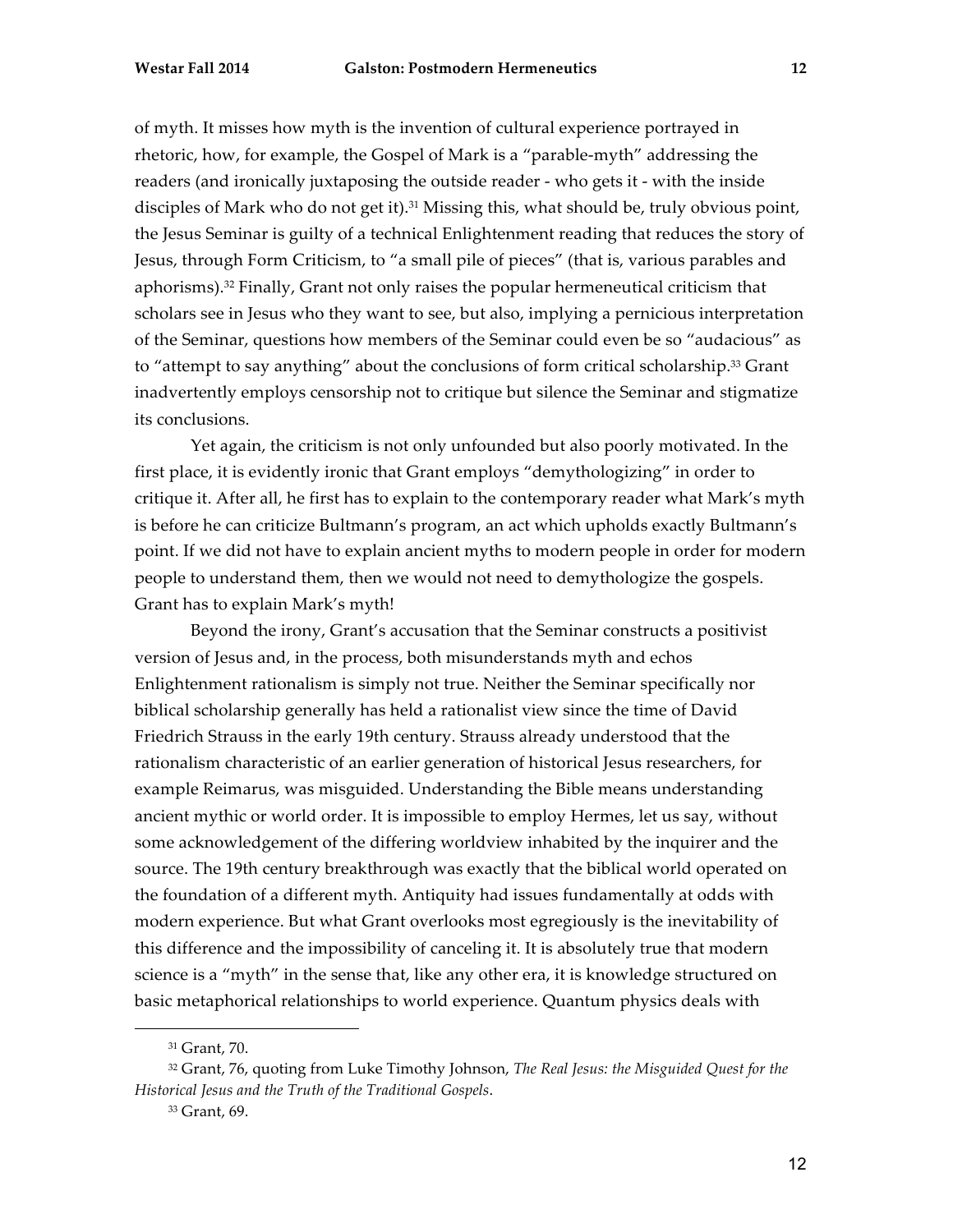things no one can actually experience but things that can be metaphorically presented in mathematical models. Those models can be used to interact with reality as a means to interpret what is observed in a particle accelerator, but that interactivity is based on mythic imagination (that is, models that structure - *vorzeichen* - the horizon of experience). In place of water structuring the unseen, as Thales long ago proposed, we have particles and waves. Both ways of structuring reality work - or did work, in Thales' case - in their time, but this does not mean that they are equally effective myths. It is misleading for Grant to create a situation where either the ancient myth is wholly accepted (and the sources are read only on this platform) or else the reader is guilty of projecting Enlightenment rationalism on the source. This reading of perniciousness leaves no ground for subtlety and shows almost no awareness of advances in biblical criticism since the 19th century.

In the case of Bultmann it is not that one must displace the mythological worldview of the Bible with modern sensibilities but that one must translate (carry across, meta-phor) the ancient worldview into modern sensibilities. It is a dialogue of worldviews that Bultmann sought to establish. Yet that dialogue is still constituted on a few simple points. One is that modern people do not think like ancient people - we do not structure the world like ancient people and we do not anticipate the world like ancient people. There is not much we can do about this difference, but certainly, whatever else, there is no point in attempting to reconstitute antiquity in modern times.

When it comes to the historical Jesus, scholars do have to accept the form of myth Jesus lived in as a figure of history and also understand the mythic presentation of Jesus in the gospels. The gospels as mythical forms are anticipations (that is, worldviews) of the historic meaning of Jesus. But this insight is not opposite to the task of relating the Jesus tradition to the contemporary mythic construct. The theological task in relation to Jesus becomes historic when and if the historical Jesus impacts the contemporary mythical world. It might be said with equal conviction that only a historical Jesus, that is, a human Jesus, is capable of delivering the historic to the contemporary theological world, for this (de-ontologized and de-mythologized) Jesus can inspire the task of thinking theology in our time.

### **Thinking and the Historic Jesus**

The Jesus Seminar was not guilty of a hermeneutics of convenience nor of naive methodology; it did not carry a hidden agenda. To the contrary the Seminar was aware of these hermeneutical troubles and published this awareness consistently. If there was a shortcoming to the work of the Seminar it is that beyond the question of the historical Jesus there was reluctance to think Jesus in historic ways. Some scholars of the Seminar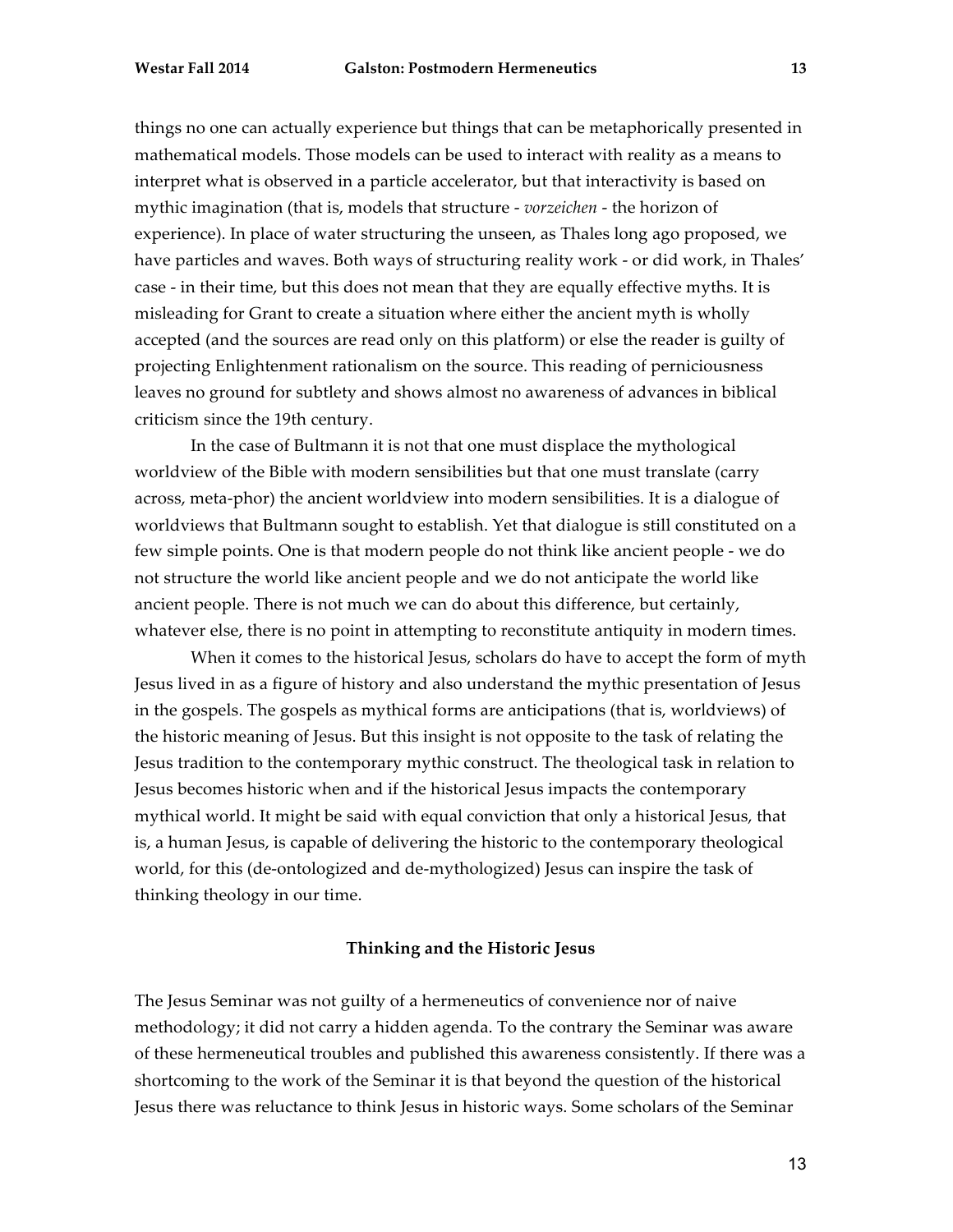ventured to define such questions,<sup>34</sup> but largely the question remained on the horizon. Theologians meanwhile tended to dismiss the question of the historical Jesus based on the hermeneutical presuppositions named above.

What is thinking with the Jesus Seminar as opposed to being thought provoking through criticism of the Jesus Seminar? Thinking a question is a philosophical challenge that involves taking a question further, moving it to the next phase, even imagining it in what had been unimaginable ways before the initial question was asked. Since the Jesus Seminar asked the question about the historical Jesus, what was the unimaginable in the question? This is the challenge of thinking.

There are two distinct forms of thinking that come out of the unimagined in the work of Jesus Seminar. One involves "event philosophy," which in postmodern thought has become a significant analytical tool; a second involves the deep question of the future of religion as a human value. The latter question moves religion from its traditional ontological foundation of thinking to a new epistemological foundation that problematizes thinking. The Seminar as a collective did not consider the implications of shifting from ontology, even though this is a helpful analysis, nor raise epistemological problems about the historic question of the historical Jesus.

Event philosophy, as I understand it, $35$  is an epistemologically rather than ontologically based hermeneutic. The ontological basis of hermeneutics involves the priority of being, the presence of reality as the complex relationship of beings, and how being is assumed in the question of being (and before a statement about being can be made). Much of theological history is based on the ontological priority in the question concerning meaning. In classical understanding, life is about finding stability in the movement of being by determining, despite the protest of Heraclitus, a fixed, immovable, point. God in the classical sense worked well as this absolute point of nothingness, that is, the point beyond essence and existence or beyond the accidental shifts of *existentia* where both quality and potentiality are transcended in the (or as) *Actus Purus*. Reality in this way of thinking is not an event but rather *energeia* ordered as *logos*, and the question concerns the source of *energeia* and the reliability of *logos*. This can been seen in Aquinas' five ways, which always presuppose a trust in the order of reality to deliver a opening point to the source of reality. The source for Aquinas was

<sup>&</sup>lt;sup>34</sup> In my experience, these scholars included Robert Funk, Dominic Crossan, Marcus Borg, Roy Hoover, Brandon Scott, Hal Taussig, and two philosophical theologians, Don Cupitt and Lloyd Geering.

<sup>&</sup>lt;sup>35</sup> The "event" analysis offered here is based on my book about Michel Foucault and philosophical theology entitled, *Archives and the Event of God*. Montreal: McGill-Queens Press, 2011. Slavoj Žižek in the recent publication *Event* (New York: Penguin Books, 2014) defines the event as that which "...is a change of the very frame through which we perceive the world and engage in it" (p. 10).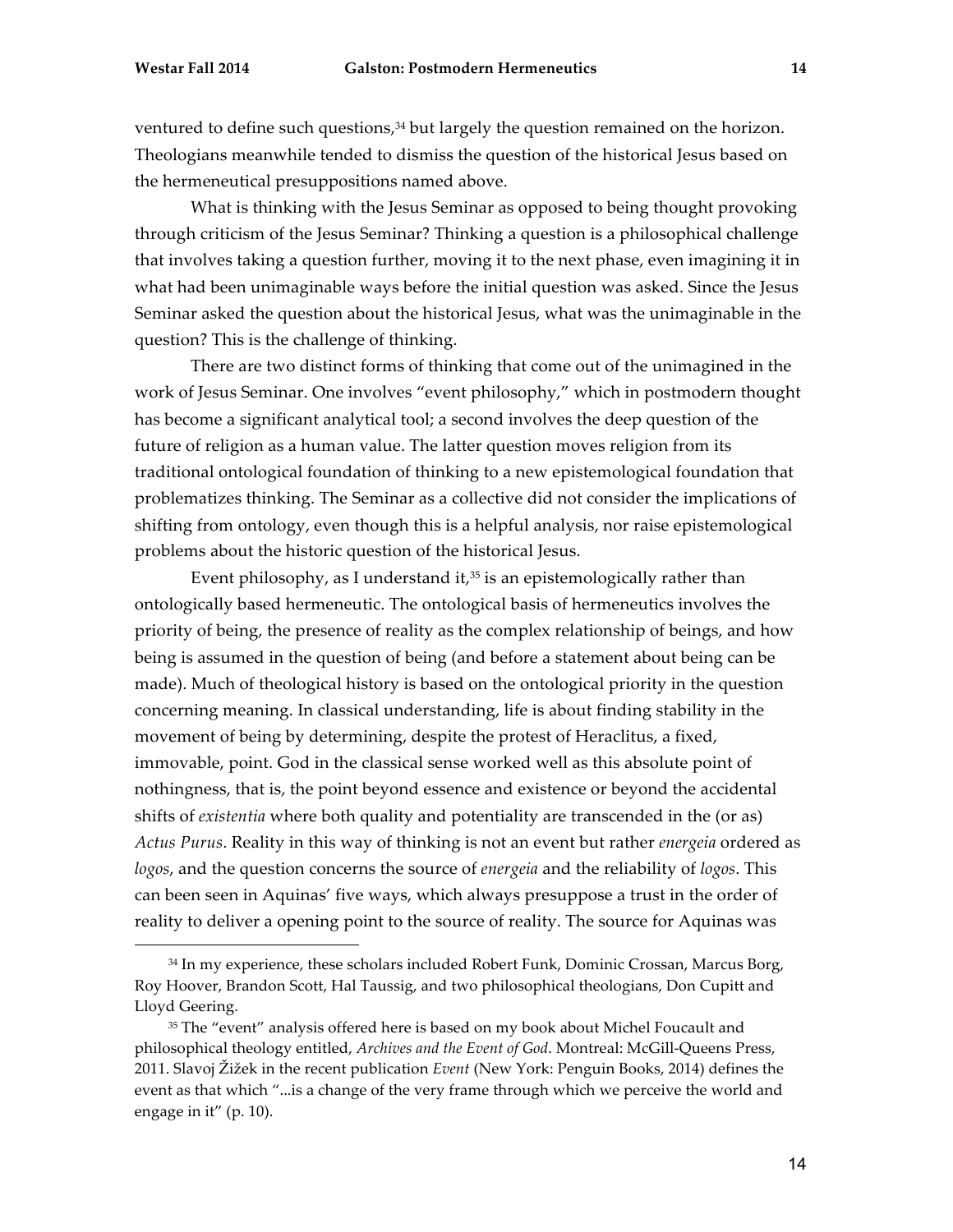gained through revelation, that is, revelation of the priority of Absolute Being that cannot belong to the order of beings but that in the order of beings can be understood as that necessarily pregiven to the question. In modern theology, Paul Tillich expressed the priority of Absolute Being as the Ground of Being necessarily present in the question of being and as the solution to the meaning of (and angst about) being.<sup>36</sup>

Event philosophy is contrasted with ontological philosophy because it upholds the priority of epistemology as a socio-political event, that is, as the reading of being and, more importantly, the reading of the significance of being. The ontological question concerning meaning is not possible outside of socio-political setting that has already produced the location of the reading and the structure of the question. The setting creates the significance, makes possible the historic in the midst of history. In another way, every reading of ontology is already a "technology," as Michel Foucault provocatively put it.37 He meant that the question of being belongs to the epistemic production of the location from where the question is posed. The question of being is never "non-local," never absolute, never less than the activity of the technology, the technique, that makes it possible and, consequently, makes it historic. A third way to say this is that every interpretive act, including ontological readings, is an epistemic event. It seems that, after all, the god Hermes does not deliver messages but codes. Hermes is a messenger involved in the coding of the socio-political reasoning of an ontological order. Hermes is an epistemic event rather than an ontological relay.

In relation to the Jesus Seminar and the historic nature of the historical Jesus, how was Christianity an event? That is to say, how did the epistemic experience of Christianity come to be manufactured in the socio-political power structure of Imperial Roman culture? What was the epistemic reading that early Christianity projected onto Roman Imperial ontology? Members of the Jesus Seminar hinted at an answer when focussing on the parables of Jesus. In many published documents by individual members like Crossan or Scott, the parables of Jesus were conceived as epistemic readings that stood out as transgressive appropriations of the ontological order. Funk also offered this insight in plain language when he concluded that "very few of Jesus' pronouncements constitute practical advice." We can translate practical advice as ontological advice, which is advice about how to be in the default world. In place, Funk explained, the sayings of Jesus have to do with something less often considered, and that is "how one is disposed to the things that really matter."38 Funk's turn of phrase displaces the question of how to be in the world with how to be "disposed" to the world,

<sup>36</sup> Paul Tillich, *The Courage To Be*. New Haven: Yale University Press, 1952.

<sup>37</sup> See Michel Foucault, "The Political Technology of Individuals" in *Technologies of the Self* (Amherst: University of Massachusetts Press, 1988).

<sup>38</sup> Robert Funk, *Honest to Jesus*. New York: HarperSanFrancisco, 1996, p. 159.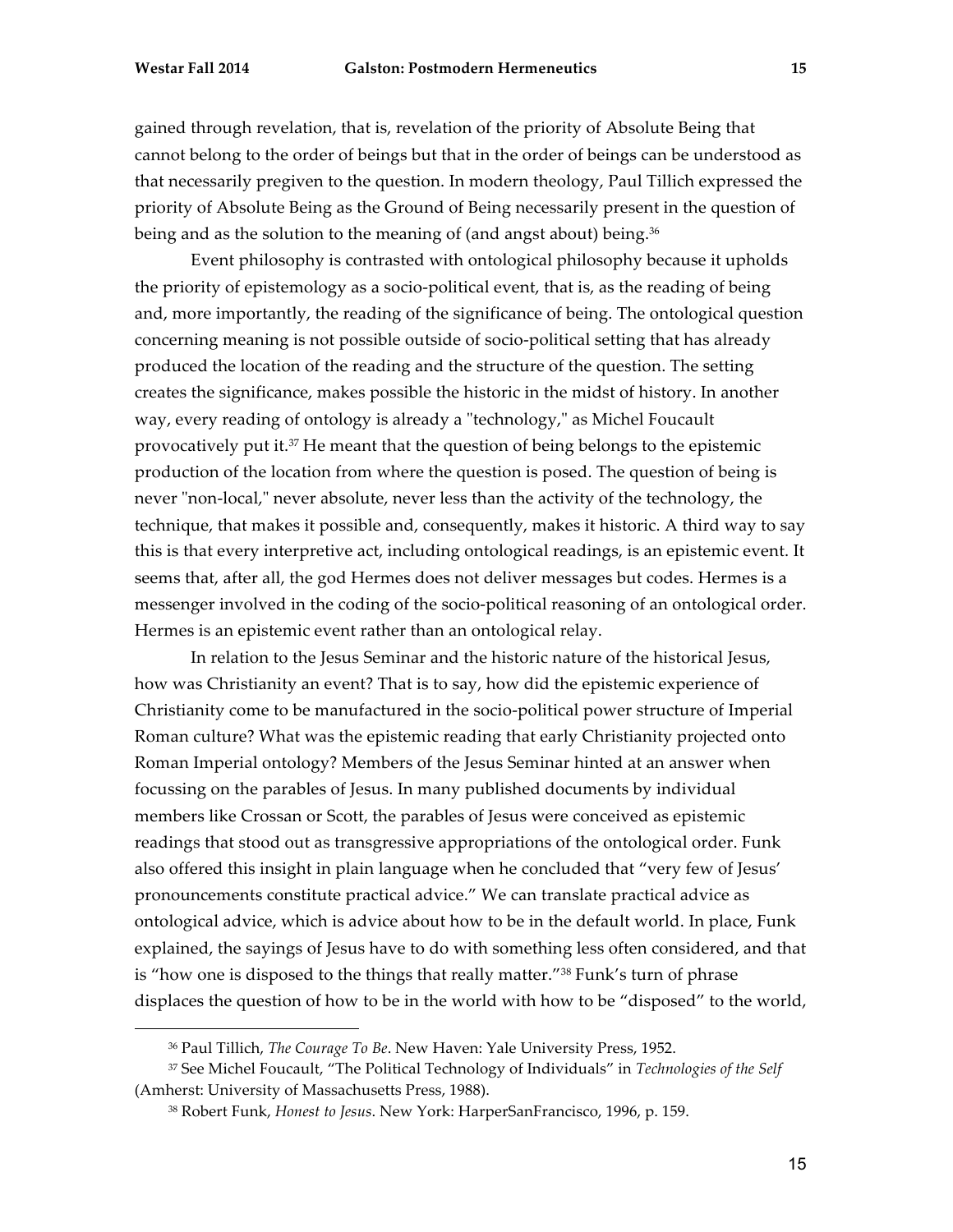which is not the ontological but epistemological question: it is the question about being in the world transgressively rather than simply being in the world - a question about life as event rather than life as being. In parable, one is located in life by means of the story such that the location is changed, transgressed, or "re-imagined" (as Scott wrote).<sup>39</sup> To be located transgressively is to be not of the order of things, not of the "ontology" of things, and this "not" is the definition of thinking. The historic question that can emerged from the Jesus Seminar is the question about how to be transgressive in the socio-political power structure of contemporary ontology. How is one an "event" rather than a being, a location rather than a recollection?

In some cases, at the edge of its deliberations, Seminar scholars ask questions that approach the epistemological priority indicated above. In some cases the question about the historical Jesus was about Jesus as an "event" rather than a specific individual. This is evident in the way that uncovering the historical Jesus was finally not about a person but a voiceprint. It was about, in this subtle way, finding an identifiably transgressive location. This does not mean, as some scholars imagine, finding a convivial counter-cultural hero for modern times, but rather about discovering if the historical Jesus is epistemologically identifiable. This same question followed the Seminar into works on Paul and the origins of Christianity. Is Christianity - one might add in its diverse forms - epistemologically identifiable as a transgressive option in the cultural setting of the Roman *imperium*? This was the type of question pursued by Crossan in *God and Empire*. <sup>40</sup> It shifts the question of the historical Jesus and the rise of Christianity from an ontological to epistemological foundation. It potentially re-introduces the historic to the history of religion. But one must add, in the face of this, few theologians were listening and few philosophers of religion cared, whether due to ontologically based hermeneutics getting in the way or to misunderstanding the question as historical rather than historic.

In response to this silence, one might recognize the altered form of questioning and think about the significance of religion as an event rather than an ontological order. It is possible in this spirit to explore religion on two fronts. One is to examine the history of religion as the production of God. This means understanding eras of human history primarily as an epistemological activity that produces an ontological order. While it is indeed imperative to understand the ontological order, that is, the interplay of cultural markers within a society, it is even more fundamental to understand how that order produces events of epistemic dimension. Only in the latter case is religion examined as a human product whose past and future value can be questioned.

<sup>39</sup> *Re-Imagine the World*. Santa Rosa: Polebridge Press, 2001.

<sup>40</sup> John Dominic Crossan, *God and Empire*. New York: HarperCollins, 2007.